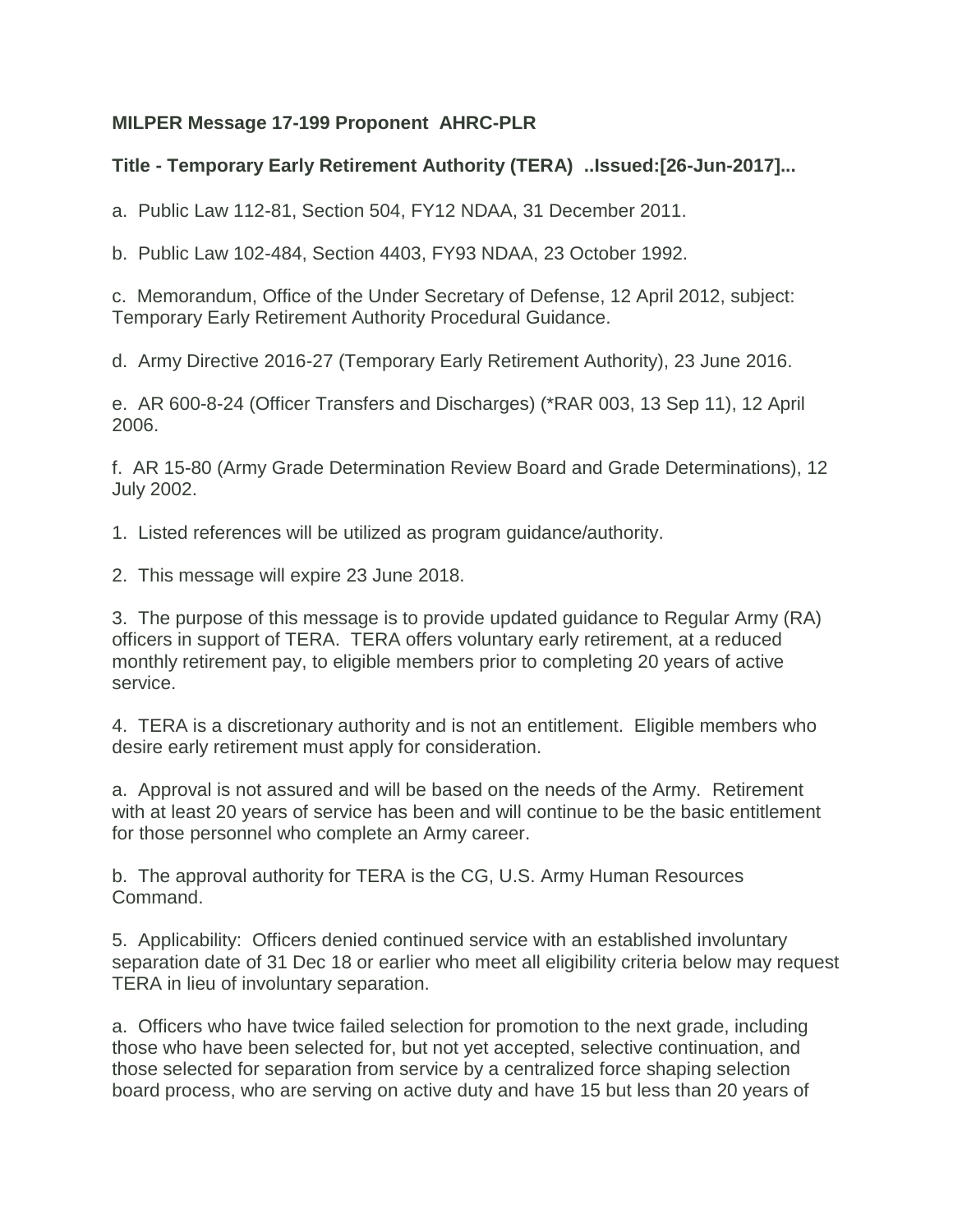Active service as of their established involuntary separation date.

b. Officers must meet all eligibility requirements for retirement for length of service for a 20-year retirement, except as provided for in this message. Exceptions to other eligibility requirements will not be considered. In all cases, early retirement will not occur prior to attainment of 15 years of service on the established separation date.

6. Guidance.

a. This early retirement benefit will not be extended to officers who were previously separated under voluntary separation incentive, special separation benefit, voluntary separation pay programs or are under evaluation for disability retirement under Title 10, Chapter 61.

b. Eligible officers who previously requested transfer of post 9-11 GI bill benefits to dependents (prior to meeting the eligibility requirements as provided for in paragraph 5 above), are entitled to maintain transferred benefits without further service obligation. If the officer had not previously transferred post 9-11 GI bill benefits, they are no longer eligible to transfer them. Individuals who have been approved for TERA but who have not been approved to transfer post 9-11 GI bill benefits to family members prior to being approved for TERA will not be permitted to transfer their benefits.

c. Officers approved for early retirement receive the same benefits as those who retire with 20 or more years of service, except their retirement pay will be reduced. The basic TERA retired pay entitlement will be computed as described in reference c. Interested officers should contact their local retirement services officer for an estimate of their retired pay.

d. Officers must initiate Soldier for Life-Transition Assistance Program (SFL-TAP) services as soon as possible. Public law mandates that Soldiers receive the required pre-separation counseling (DD Form 2648) a minimum of 90 days prior to his/her retirement date. Soldiers are not authorized to retire without having a completed DD Form 2648 at the servicing transition center.

e. DOD guidance (reference c) requires separation program designator code "RBE" for use with early retirements of officers with more than 15 but less than 20 years of service.

7. Application and approval procedures for officers:

a. RA officers who are two-time non-select for promotion to the next grade or who have been selected for separation by a force shaping centralized board selection process will be notified by HRC of their mandatory separation date. Notification procedures will be conducted by officer retirements and separations pursuant to AR 600-8-24, Officer Transfers and Discharges.